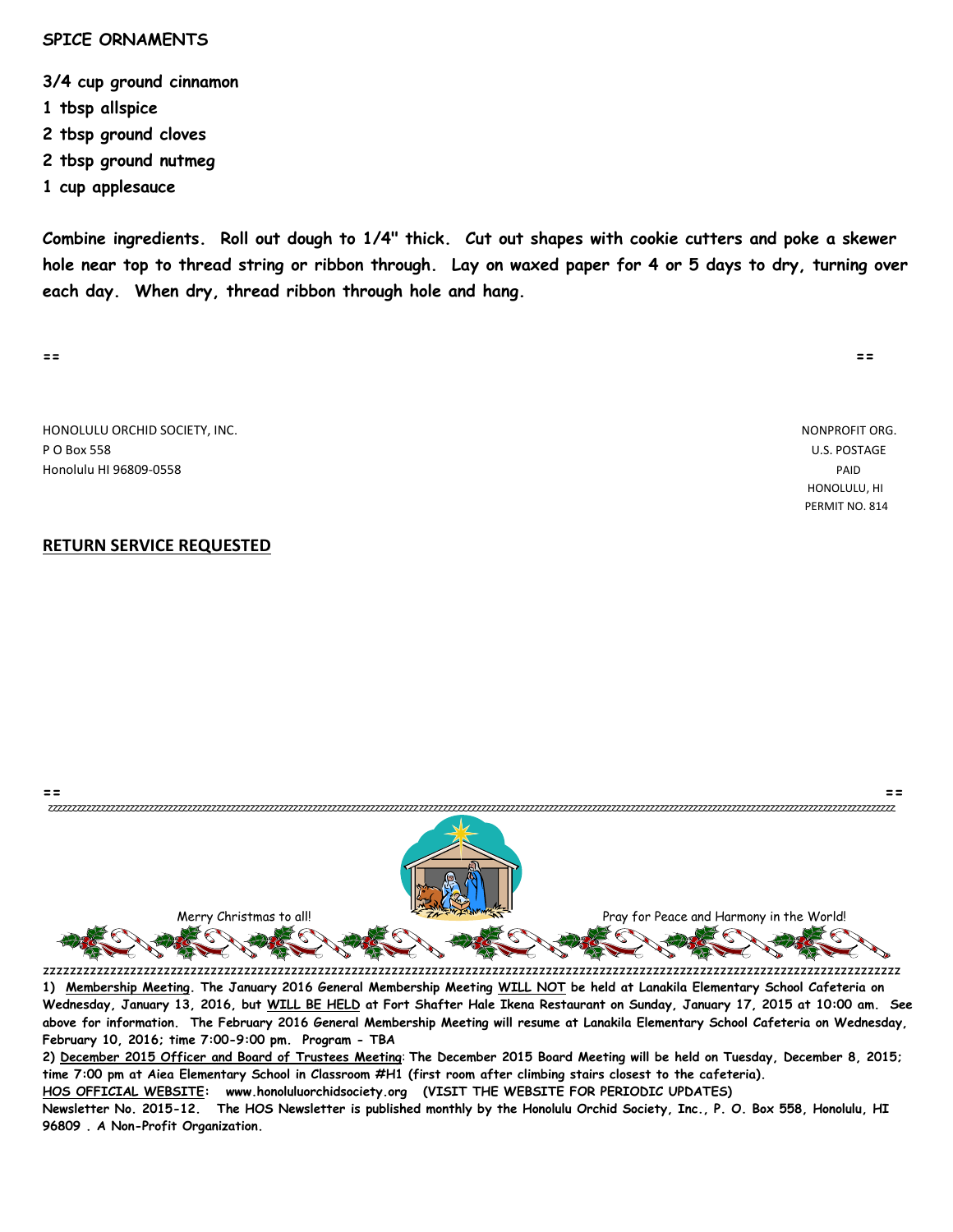# **HONOLULU ORCHID SOCIETY MONTHLY NEWSLETTER No. 2015-12**

HOS GENERAL MEETING

 Date: **Wednesday, December 9, 2015** Time/Place: 6:00 - 9:00 p.m., Lanakila Elementary School Cafeteria Program: **"Family Night - Christmas Holiday Pot Luck Dinner"**

Mele Kalikimaka and Hau'oli Makahiki Hou**...It is the close of calendar year 2015 and we invite our members, their families and friends to our Christmas Holiday Pot Luck Dinner. It is a time to reflect on all the wonders and events we have experienced during 2015 and share with one another the spirit of the holiday season. A few games are in the makings for fun too.** 

**Bring your favorite food to share.....be it appetizers, side dishes, main entrees, casseroles, soups, desserts, etc. If no can cook, too busy or stressed out to prepare a dish, that's okay--- just bring yourself and enjoy the evening with the rest of your orchid family. Paper goods and Beverage will be provided by HOS Refreshment Committee.....Label your utensils and serving dishes you personally bring with your name so that it can be returned to you.**

**Bring food items between 6:00-6:20 pm so as to allow time for check in & recording of your entree prior to placement on the buffet tables-----you will be given a 3 x 5 card to write the name of your entree and your name which will be placed with your entree on the serving tables-----and to allow time for set-up prior to feasting of all the onolicious foods. We want to start eating at 6:30 pm.**

**Bring your best blooming plant for plant commentary and culture award judging.** 

**Guests are more than welcome to attend. There is ample free parking in front of the cafeteria. The festivities and clean up ends by 9 pm.**

**MAHALO NUI LOA**. Mahalo **Ed Oka** for sharing your vast knowledge of the Equitant Oncidium Orchid Culture and hands-on demonstration in potting and growing Equitants. Thank you also for the informational handout too. Valuable information to all who were present.

Mahalo to the following members and Refreshment Committee who brought in a great assortment of goodies to share with those in attendance at our November meeting - **Val Ho** - Avocado Muffins; **Walter Wong** - Spam Musubi; **Williette Wong** - Creme De La Coconut Crispy Crepes; **Vivian McCoy** - Crispy GauGee; **Linda Inouye & Brad Lau** - Chicken Apple Sausages; **Reece Kilbey** - Oatmeal Raisin Cookies; **Aileen & Ken Ching** - Fresh Lougon; **Pam & Mel Waki** - Pumpkin Mochi; **Charlotte Yamamoto** - Mini Banana Muffins; **Jackie Lai** - Sweet Potato Chips; **JoAnn & Bob Higuchi** - Potato Chips w/Dip; **Kathy Sakuda** - Spinach Rolls; **June Yokomoto** - Fruit & Nut Scones; **Kate Leonard & Ian Sandison** - Asst European Biscuits a la Carte; **Ann Geschwandtner** - Namasu & Apple Bananas; **Anonymous** - Seasoned Soy Beans; and **Refreshment Committee** - BBQ Chicken Sandwiches, Fresh Red Grapes, Tampico Juice and Water. Your donations are truly appreciated!

**MAHALO NUI LOA**. Mahalo **Mel Waki** for organizing and leading members on the field trip to Kawamoto Orchid Nursery in Palolo Valley and H&R Nurseries in Waimanalo on Saturday, November 21, 2015. There were approximately 20 people who went on the field trip, combined with members from the Aiea Orchid Club. All who found treasurers at each nursery were exceptionally pleased and look forward to the next exploration sometime down the road........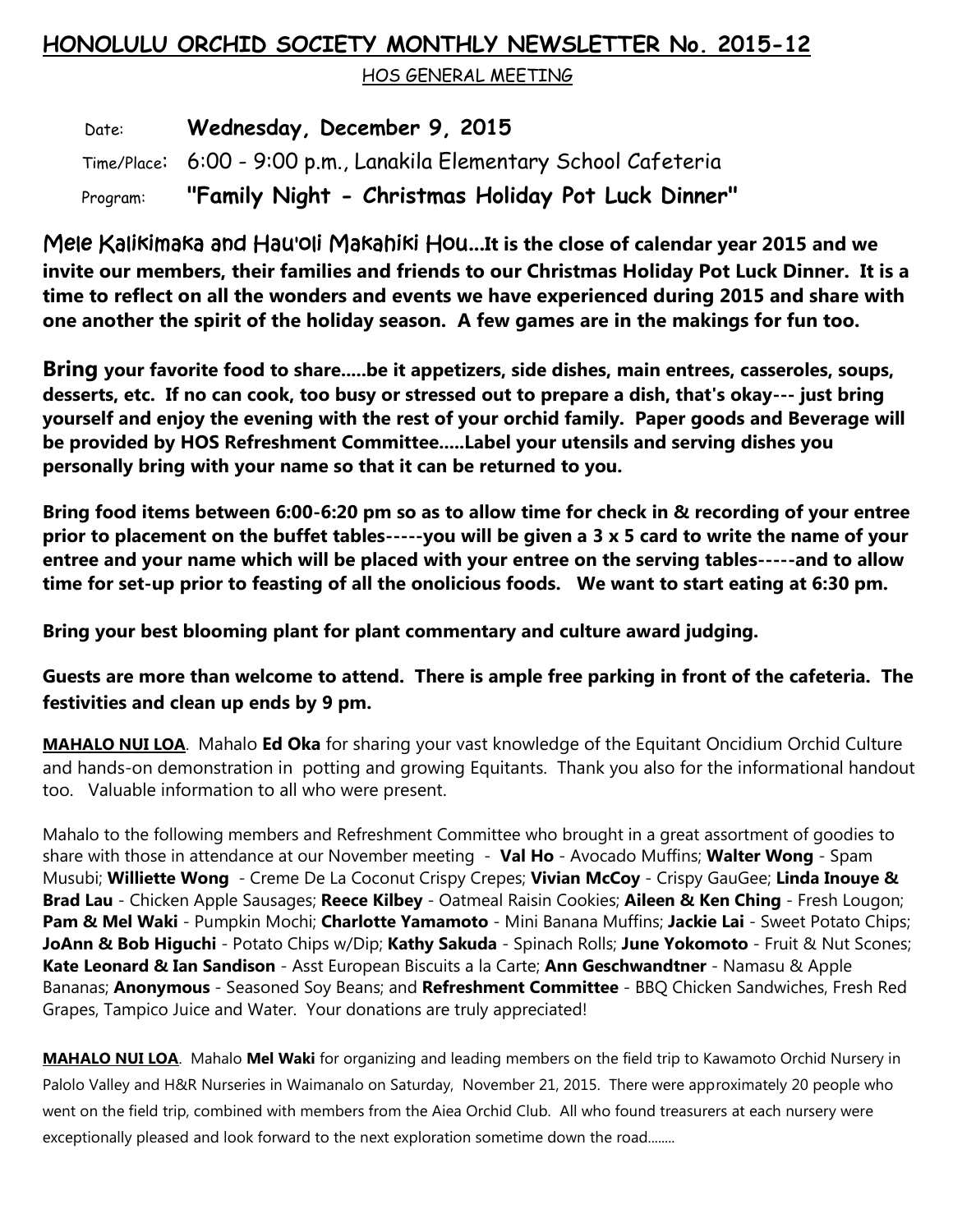## **November 2015 Culture Awards 1st Place: Aer. Punchinello; Owner: Ken & Aileen Ching 2nd Place: Den. thyrsiflorum; Owner: Williette Wong 3rd Place: Phal. (Yungho Princess Gelb x Dragon Tree Eagle); Owner: Tyler Tajima**

**DEEPEST SYMPATHY.** : We are sorry to report the passing of Walter Lum, a long time HOS member who served as President of the Honolulu Orchid Society during 1978 and 1979. Walter was also a former member of the Kaimuki Orchid Society and Hawaii Kai Orchid Society. Walter passed away on October 15, 2015 and services were held at Hosoi Garden Mortuary on November 4, 2015. Our condolences to his family.

**WELCOME 2016 NEW MEMBERS!** We welcome our newest 2016 HOS members **Kimo Kuoha** of Honolulu HI. Thank you for joining!

**2015 ORCHIDIST OF THE YEAR** - **Nominations are now being accepted for 2015 Orchidist of the Year**. The 2015 Orchidist of the Year will be announced at the 2016 Annual Business & General Membership Meeting and Installation Banquet. Submit written justification that showcase the individual's outstanding attributes that qualifies the person as Orchidist of the Year. Mail to Honolulu Orchid Society, P O Box 558, Honolulu HI 96809-0558 or turn it in to a HOS Board Officer at the General Meetings**. Deadline is NLT the December 2015 General Membership Meeting-- Christmas Holiday Pot Luck Dinner**.

**2016 ANNUAL GENERAL MEMBERSHIP BUSINESS MEETING AND INSTALLATION BANQUET**. Calendar year 2016 Officers and Board of Trustees will be sworn into office at the Honolulu Orchid Society's 2016 first Annual Business & General Membership Meeting and Installation Banquet. The meeting and banquet will be held at the **Fort Shafter Hale Ikena Restaurant on Sunday, January 17, 2016 starting at 10:00 am.** Mark your calendar to keep the date open**, fill in and submit your reservation form with payment by Friday, January 8, 2016**, which is included in this newsletter, and we'll see you there or see Carol De Witt for a blank form at the December 2015 general membership meeting..

It is a Sunday Brunch Buffet with an array of fresh fruits, assorted fresh vegetables, pastries, create your own omelet station, craving station, hot breakfast and lunch entrees, desserts and beverages. The cost is \$30.00 per person (age 11 & above), \$20.00 per child (age 6 to 10 years old) and \$15.00 per child (age 3 to 5 years old).

We look forward to the membership attending this meeting.

## **There will be no general membership meeting on Wednesday, January 13, 2016 at Lanakila Elementary School Cafeteria.**

**2016 HOS MEMBERSHIP** - 2015 calendar year end is coming to a close! **Current membership expires December 31, 2015**. We look forward to new and renewed memberships within Honolulu Orchid Society. Please submit 2016 HOS Membership Application Form which is included in this newsletter; or you may see Carol De Witt at the general membership meeting for a form. Please return completed form with current mailing address and other information as requested on the form (include the mailing label from your newsletter or journal) with your check made payable to Honolulu Orchid Society and mail to HOS Membership Committee, P O Box 558, Honolulu HI 96809-0558. Mahalo!

**DO YOU HAVE A NEW ADDRESS??? GENTLE REMINDER**: Members -- **IF/WHEN YOU RELOCATE** -- please download from the HOS website a copy of the HOS Membership Registration Form and **submit your change of address immediately to us** or inform us through email or a short letter. It would help expedite address changes versus finding out upon return of your newsletter from the post office which sometimes do not have a forwarding address. It helps us in saving to pay additional postage for your returned newsletter.

**HOS Website** - Have you visited our website lately? Go to **honoluluorchidsociety.org** and check out the site. Members may contribute to the site by sending their info to **hos558@yahoo.com**. Members should **subscribe to the HOS website** by inputting their email address in the subscribe column. When you subscribe, you will get immediate notification of any new posts on the website.